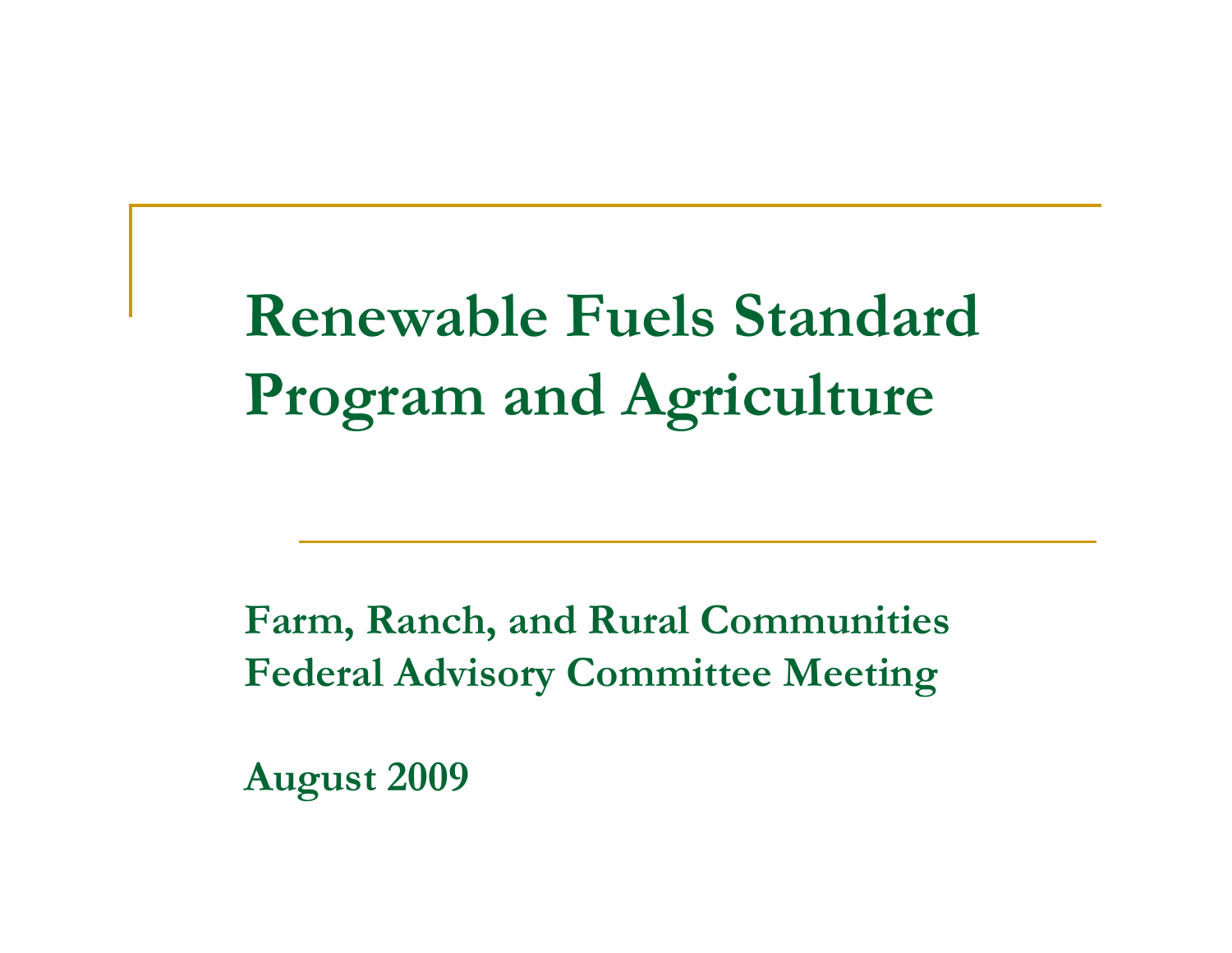# Agenda

- П Process update and review of key provisions in EISA and the Notice of Proposed Rulemaking (NPRM) – The key relations to Agriculture
- T. Lifecycle impacts and GHG thresholds
	- $\Box$ **Direction**
	- □ Results
	- $\Box$ Recent Peer Review
- Other important interpretations and provisions in NPRM
- П Overview of proposed program impacts assessments
- Concluding thoughts and questions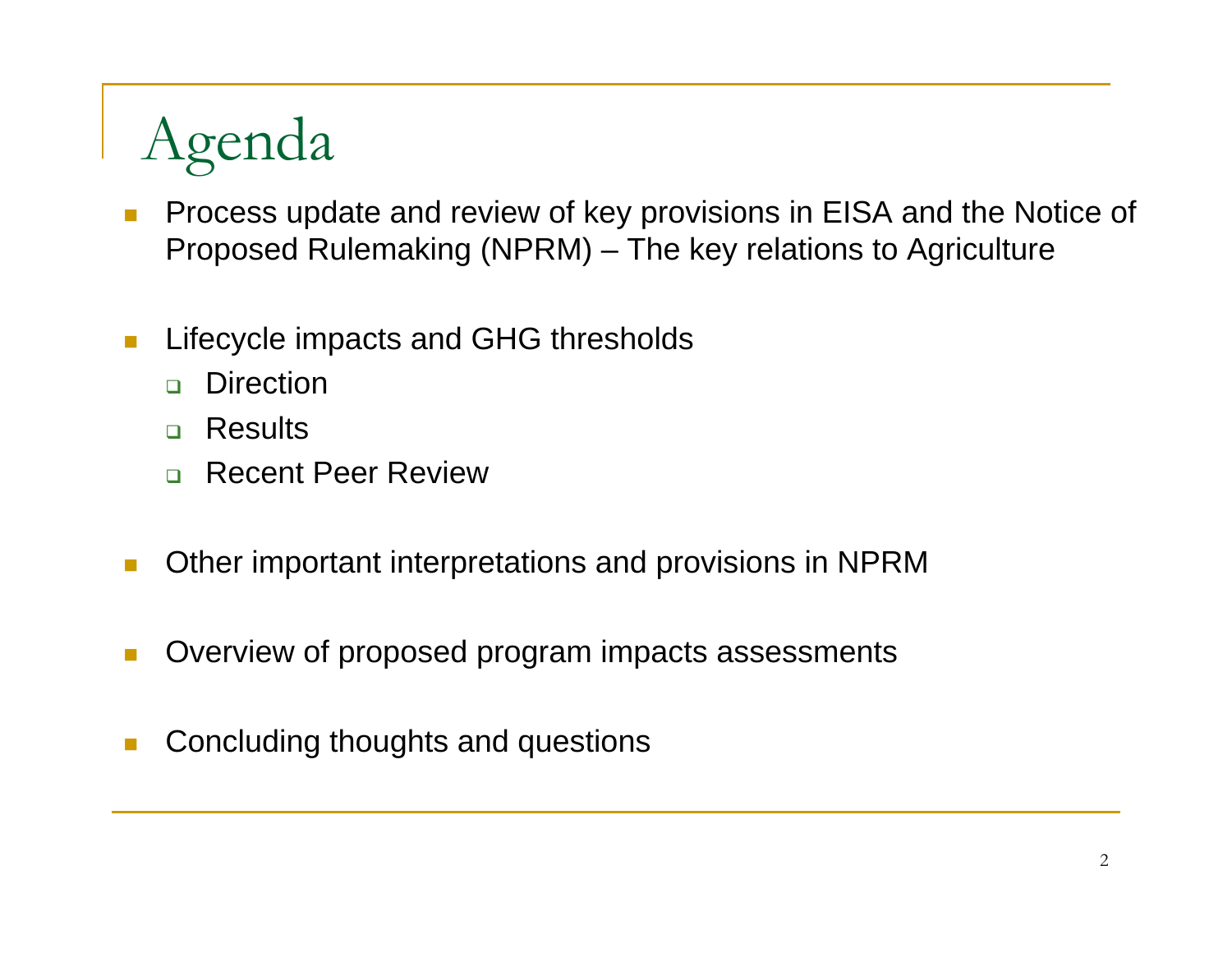# RFS2 Process Overview / Update

- $\overline{\phantom{a}}$  **On May 5, Administrator Jackson signed the Renewable Fuel Standard (RFS2) proposal**
	- $\Box$ Proposal interprets EISA 2007 revisions to the original EPAct RFS program
	- $\Box$ Lays out these proposed changes, including alternative options, for public comment
- **Some of the revisions that are interpreted and discussed in the proposal include:** п
	- $\Box$ Significantly increased volumes of renewable fuel
	- $\Box$ Separation of the volume requirements into four separate categories of renewable fuel:
	- $\Box$  Changes to the definition of renewable fuels to include minimum lifecycle GHG reduction thresholds
	- $\Box$  Restrictions on the types of feedstocks that can be used to make renewable fuel, and the types of land that can be used to grow feedstocks
	- $\Box$ Inclusion of specific types of waivers
- **May 26th Publication of NPRM in Federal Register opened 60-day public comment period**  Ľ,
	- $\Box$ Comment Period Originally Set to Close July 27th
	- $\Box$ **Extended until September 25th**
- **Public hearing on proposal held for June 9 in Washington** п
- **Two-day lifecycle workshop held June 10-11 in Washington,**   $\blacksquare$
- **Peer reviews conducted / completed of several key aspects of lifecycle methodology**   $\mathbf{r}$ 
	- $\Box$ **Availability Announced August 7th**
- **Agency intends to finalize rule by end of 2009 and implement program in 2010**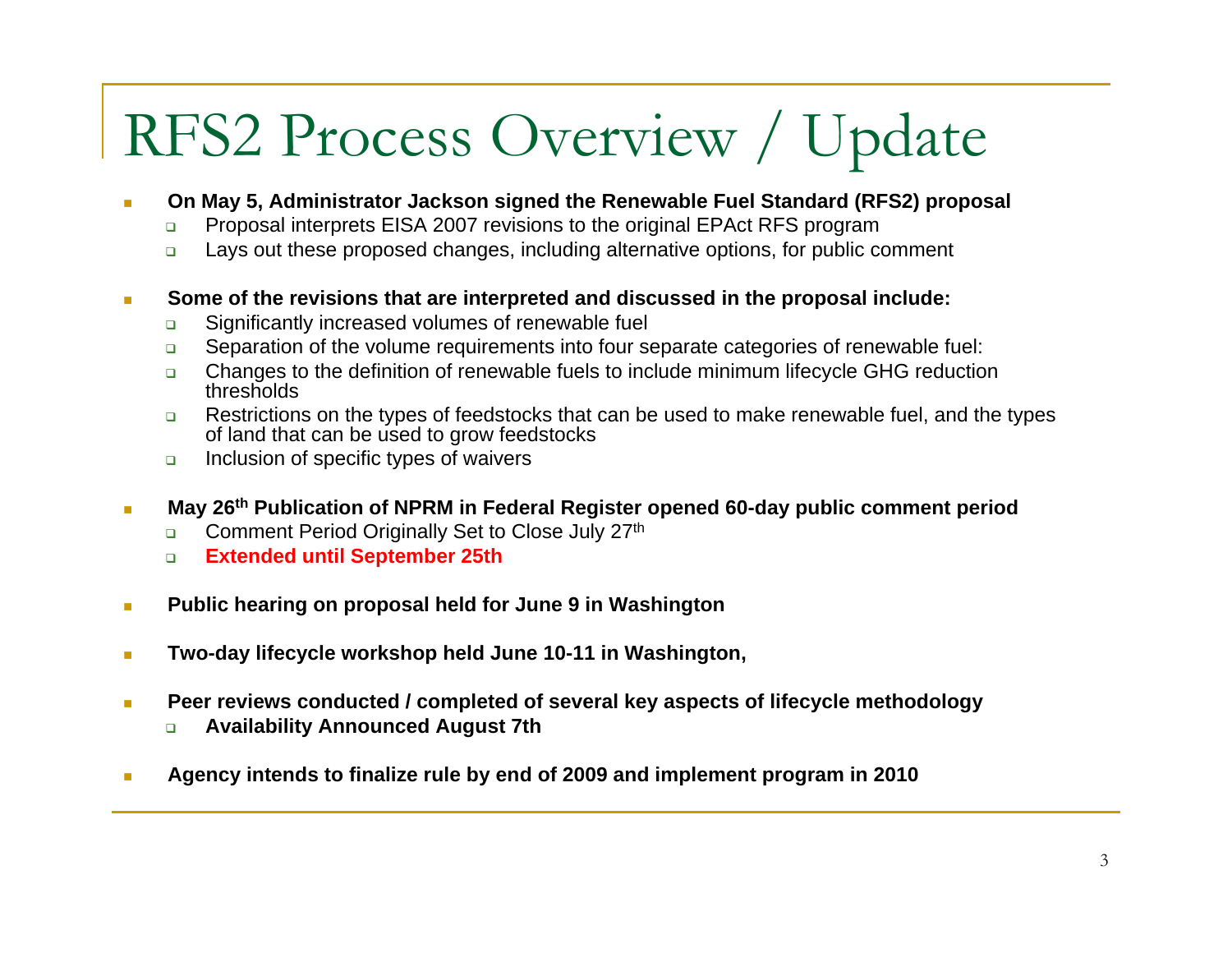## New Provisions Are Focus of Primary Discussions on NPRM

### **Lifecycle assessments require groundbreaking analysis and model development**

- $\Box$  Formal independent expert peer reviews were conducted on four areas of the lifecycle assessment that in particular charted new ground:
	- 1. Land use modeling (use of satellite data/land conversion GHG emission factors)
	- 2. Methods to account for variable timing of GHG emissions (time horizon and discounting)
	- 3. GHG emissions from foreign crop production (modeling and data used)
	- 4. How the models EPA relied upon are used together to provide overall lifecycle estimates

### **Renewable Biomass Definition and implementation approaches**

- $\Box$ Subject of many individual stakeholder discussions
- $\Box$ Subject of various legislative proposals

### **Program Structure / Compliance Changes**

 $\Box$ Key interest of obligated parties and others affected by the regulations

### **Standards come up against the "blend wall"**

- $\Box$ Growth Energy Petition - March  $6<sup>th</sup>$ , 2009 - requesting waiver for E15 blends
- $\Box$ Comment period closed July 20
- $\Box$ EPA decision required by Dec 1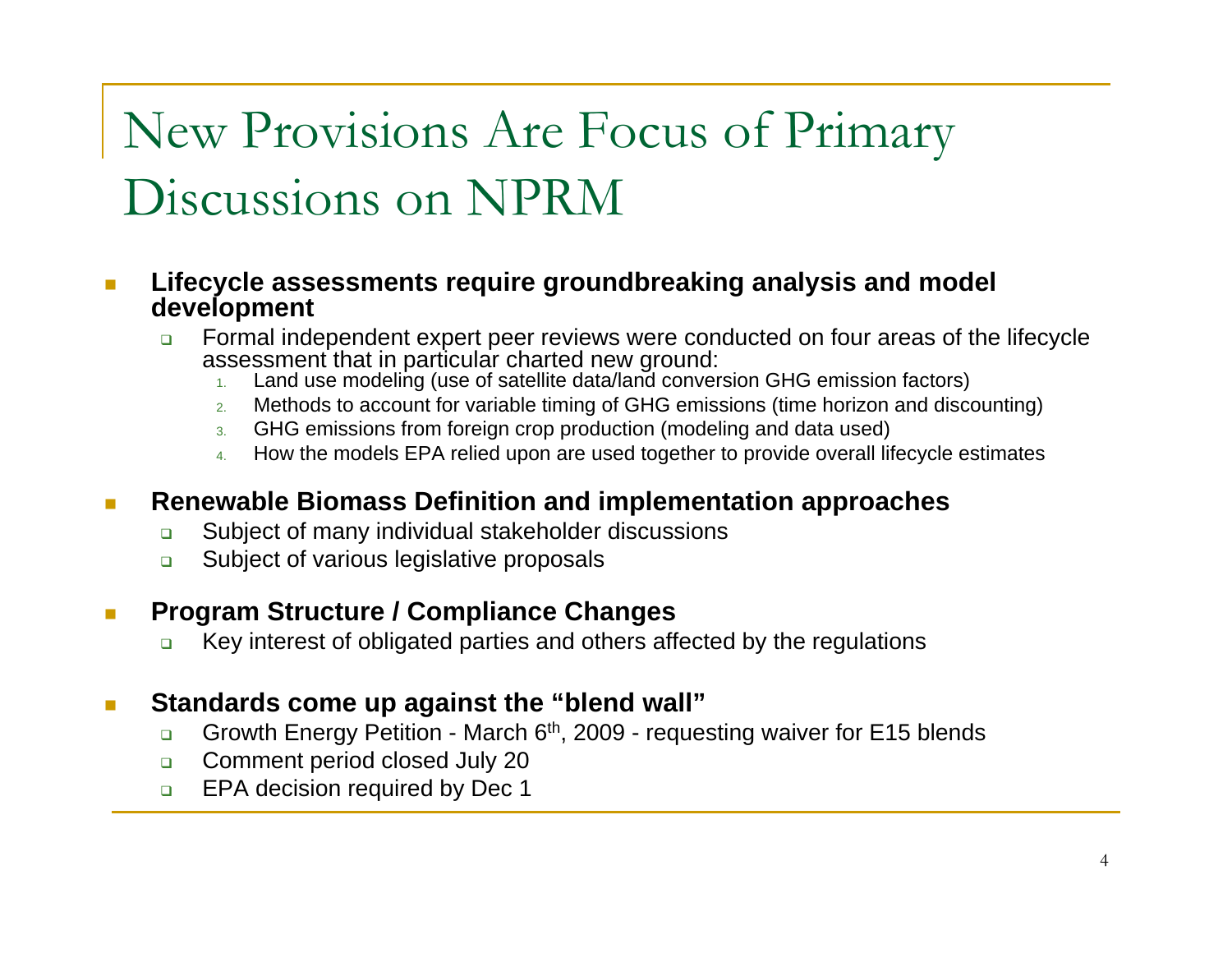## Increase Mainly From Cellulosic/Advanced Biofuel

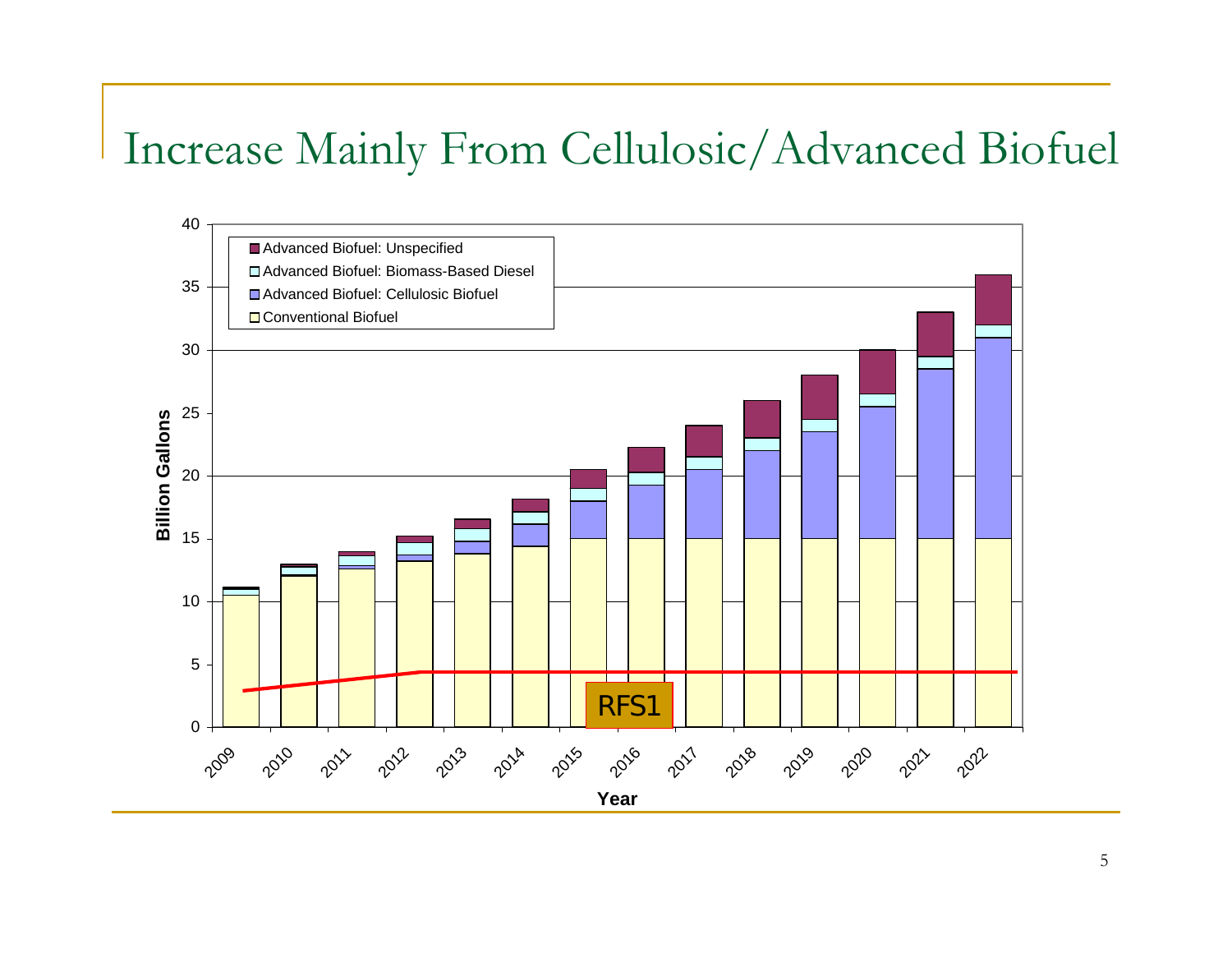| Year | Conventional<br><b>Biofuels</b><br>(Grandfathered<br>or 20%<br><b>Reduction</b> ) | <b>Advanced Biofuel</b>                                                        |                                                                           |                                                                   |                                                   |                                                 |
|------|-----------------------------------------------------------------------------------|--------------------------------------------------------------------------------|---------------------------------------------------------------------------|-------------------------------------------------------------------|---------------------------------------------------|-------------------------------------------------|
|      |                                                                                   | <b>Biomass-</b><br><b>Based</b><br><b>Diesel</b><br>(50%<br><b>Reduction</b> ) | <b>Non</b><br><b>Cellulosic</b><br>Advanced<br>(50%<br><b>Reduction</b> ) | <b>Cellulosic</b><br><b>Biofuel</b><br>(60%<br><b>Reduction</b> ) | <b>Total</b><br><b>Advanced</b><br><b>Biofuel</b> | <b>Total</b><br><b>Renewable</b><br><b>Fuel</b> |
| 2006 | 4.00                                                                              |                                                                                |                                                                           |                                                                   |                                                   | 4.0                                             |
| 2007 | 7.70                                                                              |                                                                                |                                                                           |                                                                   |                                                   | 4.7                                             |
| 2008 | 9.00                                                                              |                                                                                |                                                                           |                                                                   |                                                   | 9.0                                             |
| 2009 | 10.50                                                                             | 0.5                                                                            | 0.1                                                                       |                                                                   | 0.6                                               | 11.1                                            |
| 2010 | 12.00                                                                             | 0.65                                                                           | 0.2                                                                       | 0.1                                                               | 0.95                                              | 12.95                                           |
| 2011 | 12.60                                                                             | 0.80                                                                           | 0.3                                                                       | 0.25                                                              | 1.35                                              | 13.95                                           |
| 2012 | 13.20                                                                             | 1.0                                                                            | 0.5                                                                       | 0.5                                                               | 2.0                                               | 15.2                                            |
| 2013 | 13.80                                                                             | 1.0                                                                            | 0.75                                                                      | $1.0\,$                                                           | 2.75                                              | 16.55                                           |
| 2014 | 14.50                                                                             | 1.0                                                                            | 1.00                                                                      | 1.75                                                              | 3.75                                              | 18.15                                           |
| 2015 | 15.00                                                                             | 1.0                                                                            | 1.50                                                                      | 3.0                                                               | 5.5                                               | 20.5                                            |
| 2016 | 15.00                                                                             | 1.0                                                                            | 2.00                                                                      | 4.25                                                              | 7.25                                              | 22.25                                           |
| 2017 | 15.00                                                                             | 1.0                                                                            | 2.50                                                                      | 5.5                                                               | 9.0                                               | 24.0                                            |
| 2018 | 15.00                                                                             | 1.0                                                                            | 3.00                                                                      | 7.0                                                               | 11.0                                              | 26.0                                            |
| 2019 | 15.00                                                                             | 1.0                                                                            | 3.50                                                                      | 8.5                                                               | 13.0                                              | 28.0                                            |
| 2020 | 15.00                                                                             | $1.0\,$                                                                        | 3.50                                                                      | 10.5                                                              | 15.0                                              | 30.0                                            |
| 2021 | 15.00                                                                             | 1.0                                                                            | 3.50                                                                      | 13.5                                                              | 18.0                                              | 33.0                                            |
| 2022 | 15.00                                                                             | 1.0                                                                            | 4.00                                                                      | 16.0                                                              | 21.0                                              | 36.0                                            |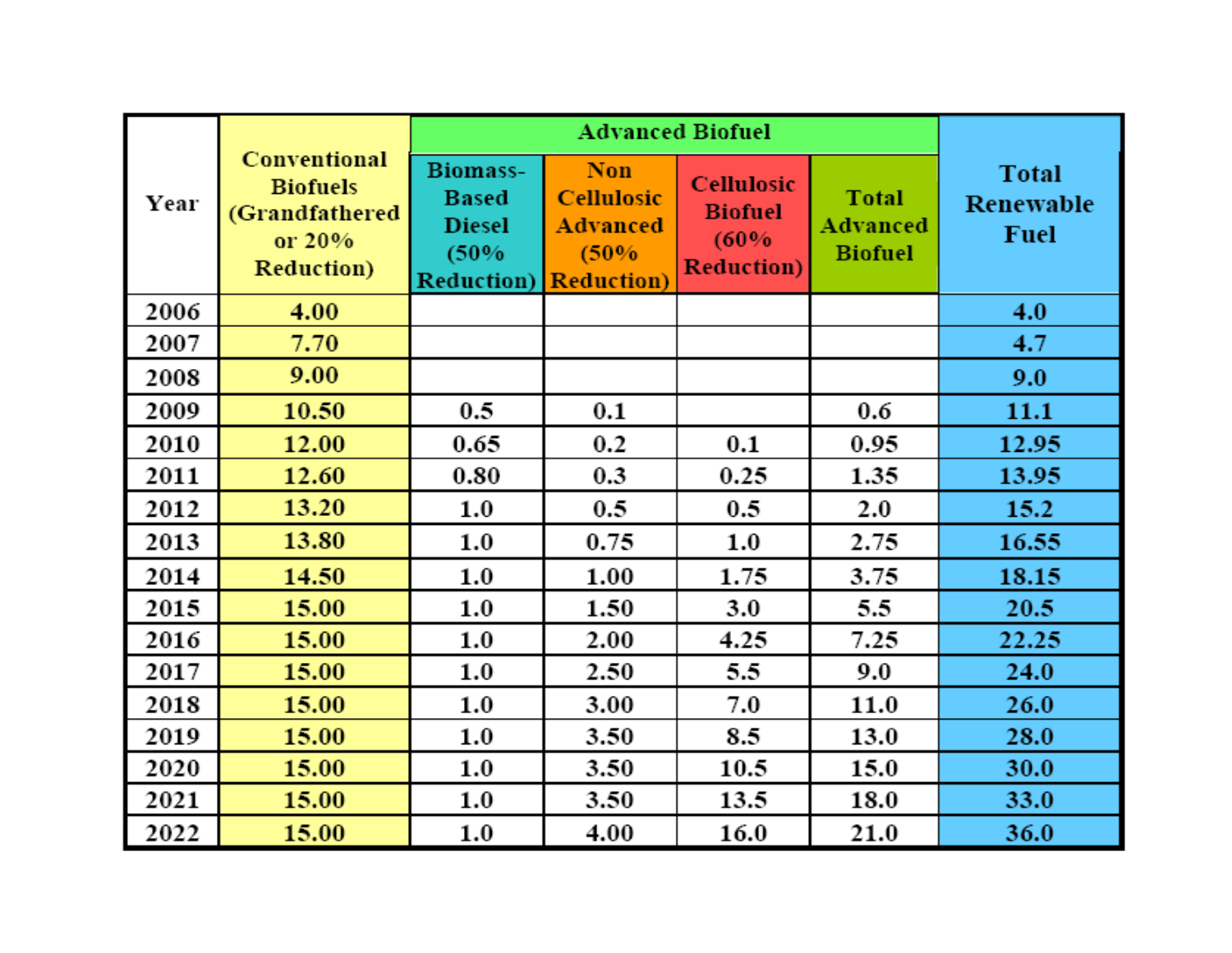# Key Standard: Lifecycle Thresholds

### **Four Separate Standards**

- П **Cellulosic Biofuel: 16 billion gallons by 2022 – Minimum 60% GHG Reduction**
	- $\Box$ Renewable fuel produced from cellulose, hemicellulose, or lignin
	- $\Box$ E.g., cellulosic ethanol, BTL diesel, green gasoline, etc.
- **Ta Biomass-Based Diesel: 1 billion gallons by 2012 and beyond – Minimum 50%**
	- $\Box$ Biodiesel, "renewable diesel" if fats and oils not co-processed with petroleum

#### $\mathcal{C}^{\mathcal{A}}$ **Advanced Biofuel: Minimum of 4 billion additional gallons by 2022 – Minimum 50%**

- $\Box$ Essentially anything but corn starch ethanol
- $\Box$ Includes cellulosic biofuels and biomass-based diesel
- $\mathcal{C}^{\mathcal{A}}$ **Conventional Biofuel: Up to 15 billion gallons** – Minimum 20%
	- $\Box$ Ethanol derived from corn starch – or any other qualifying renewable fuel
	- $\Box$ Only applies to fuel produced in new facilities\*

### **NOTES:**

**\*Existing biofuel facilities not required to meet conventional biofuel GHG threshold**

### **EISA language permits EPA to adjust the lifecycle GHG thresholds by as much as 10%**

(60% to 50%; 50% to 40%; 20% to 10%)

 $\Box$  Based on the market availability of fuels that could count as advanced biofuel, we have proposed that the GHG threshold for advanced biofuel be adjusted to 44% or as low as 40%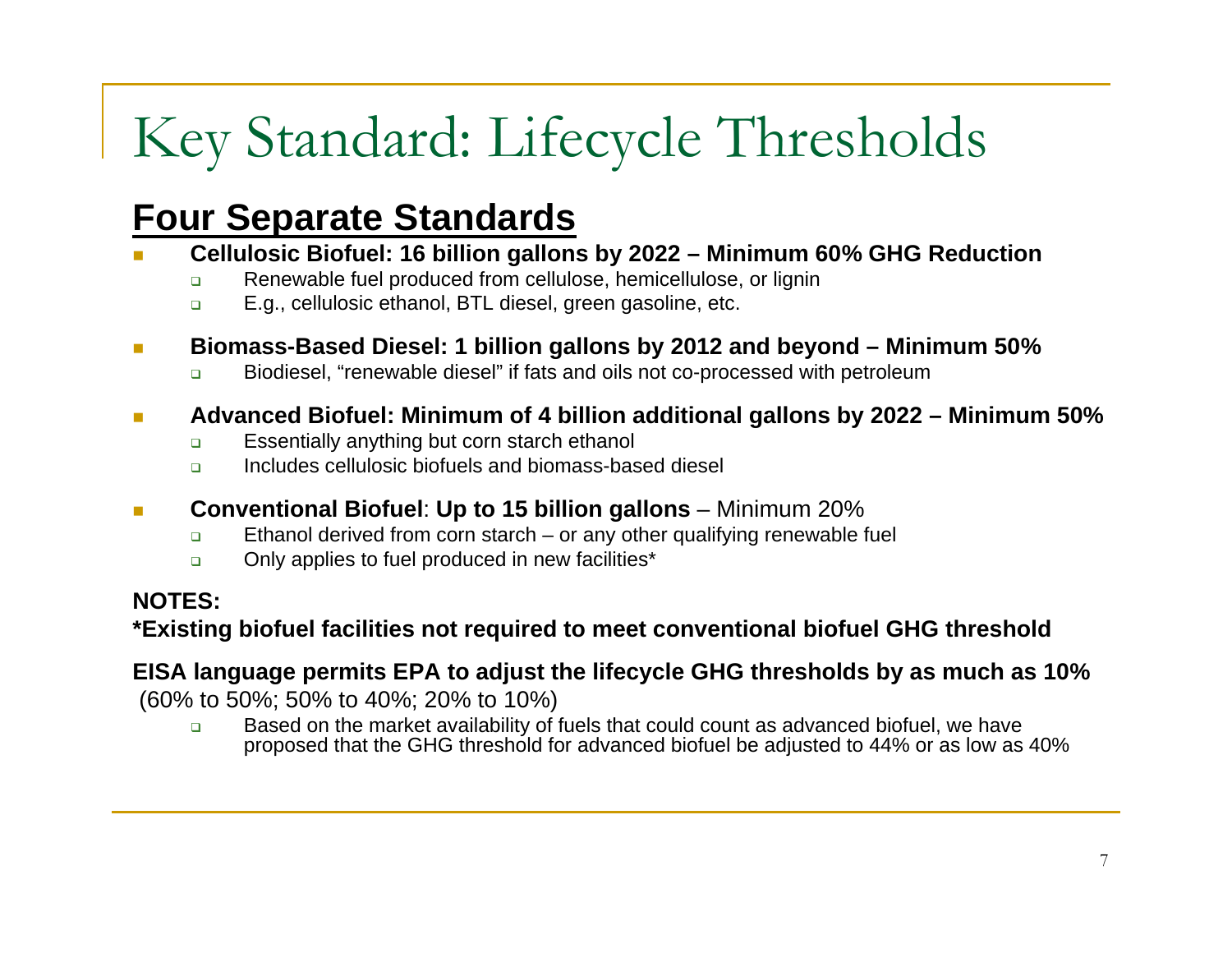Lifecycle Methodology and Results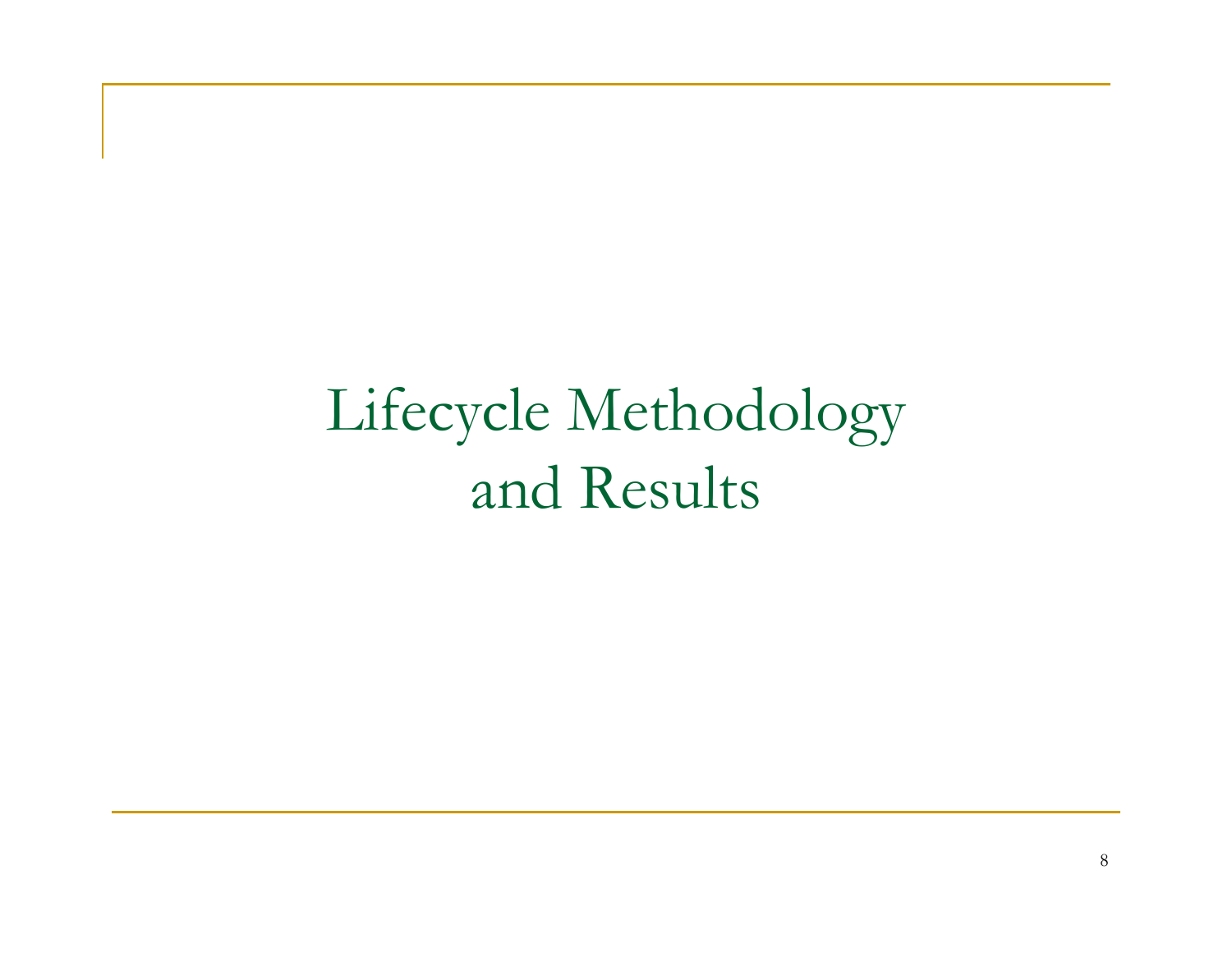# Lifecycle GHG Thresholds

#### $\mathbb{R}^n$ **Lifecycle GHG analysis is integral to the new RFS2 Standards**

- ❏ Defined and required by EISA
- □ Without a determination of whether a fuel does or does not comply with the thresholds, the program cannot be implemented as intended by Congress
- **GHG thresholds are defined as the % reduction in lifecycle GHGs for a renewable fuel in comparison to the 2005 baseline gasoline or diesel that it displaces** П
	- $\Box$  Lifecycle GHG estimates are only used to categorize renewable fuels into the four standards, not to value them (market determines value)

#### **We have conducted lifecycle analysis for a variety of renewable fuel pathways** m.

- $\Box$  Additional analysis for final rule is expected to expand the list of pathways and revise input assumptions based on new information
- $\Box$  Also proposing a "default" mechanism that would allow some renewable fuels to temporarily generate RINs even if we did not explicitly analyze their lifecycle GHG impacts
- **While each renewable fuel pathway has a unique lifecycle GHG emissions impact in grams/mmBtu, for RFS2 regulatory purposes these lifecycle emissions are used only to compare each pathway to the applicable threshold and assign it to one of the four renewable fuel categories**  $\mathcal{C}_{\mathcal{A}}$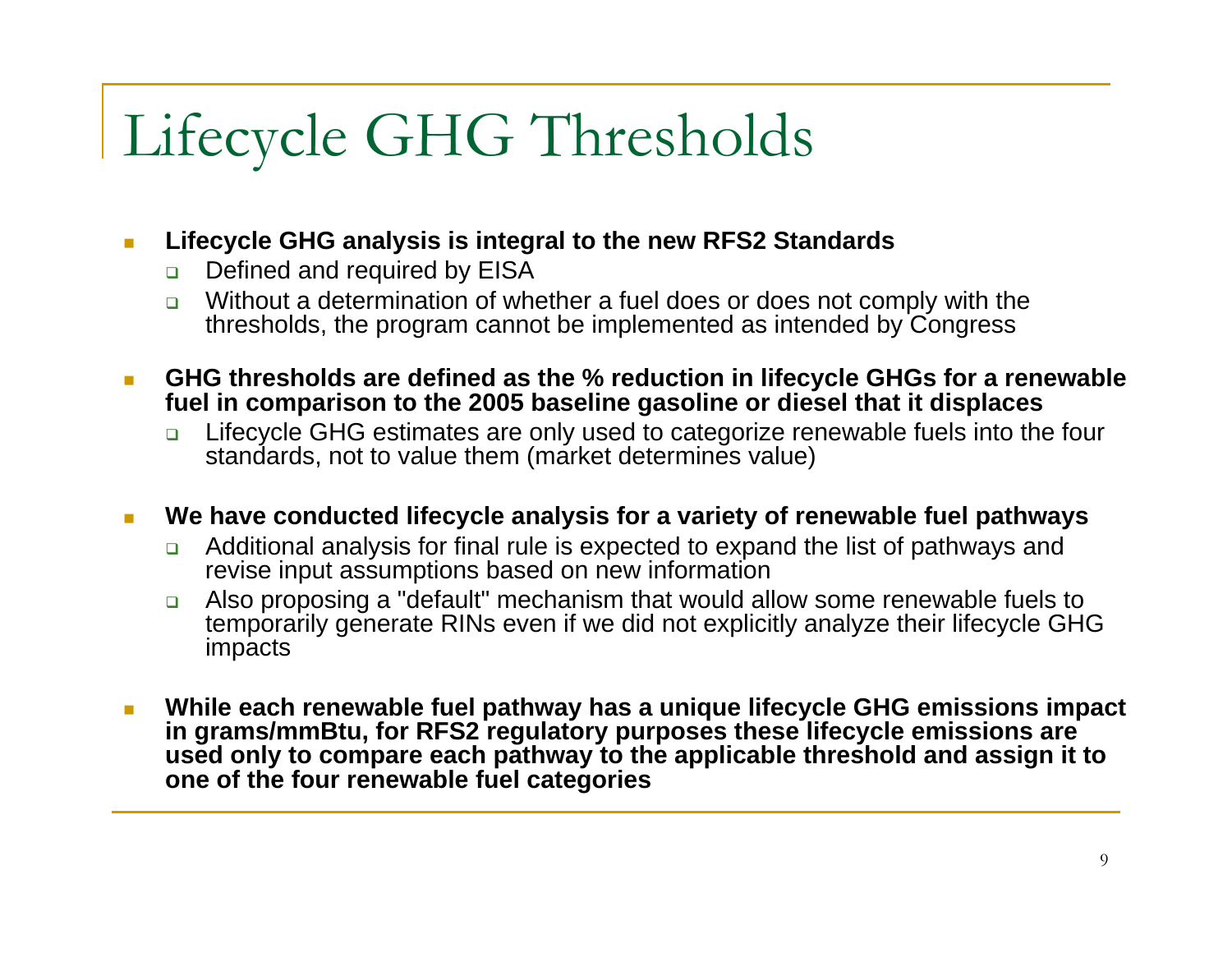# Key Factors in Land Use Assessment

**The State Analysis revealed which factors have the most significant impact on the final results including:**

- **What type of land is converted?**
	- Use of historic satellite data to project type of land converted
	- Π Alternative approach - use economic models to predict type of land converted
- **What time period to consider and whether to apply a discount rate to emissions over time?**
- **We conducted additional sensitivity analyses around these and other factors**П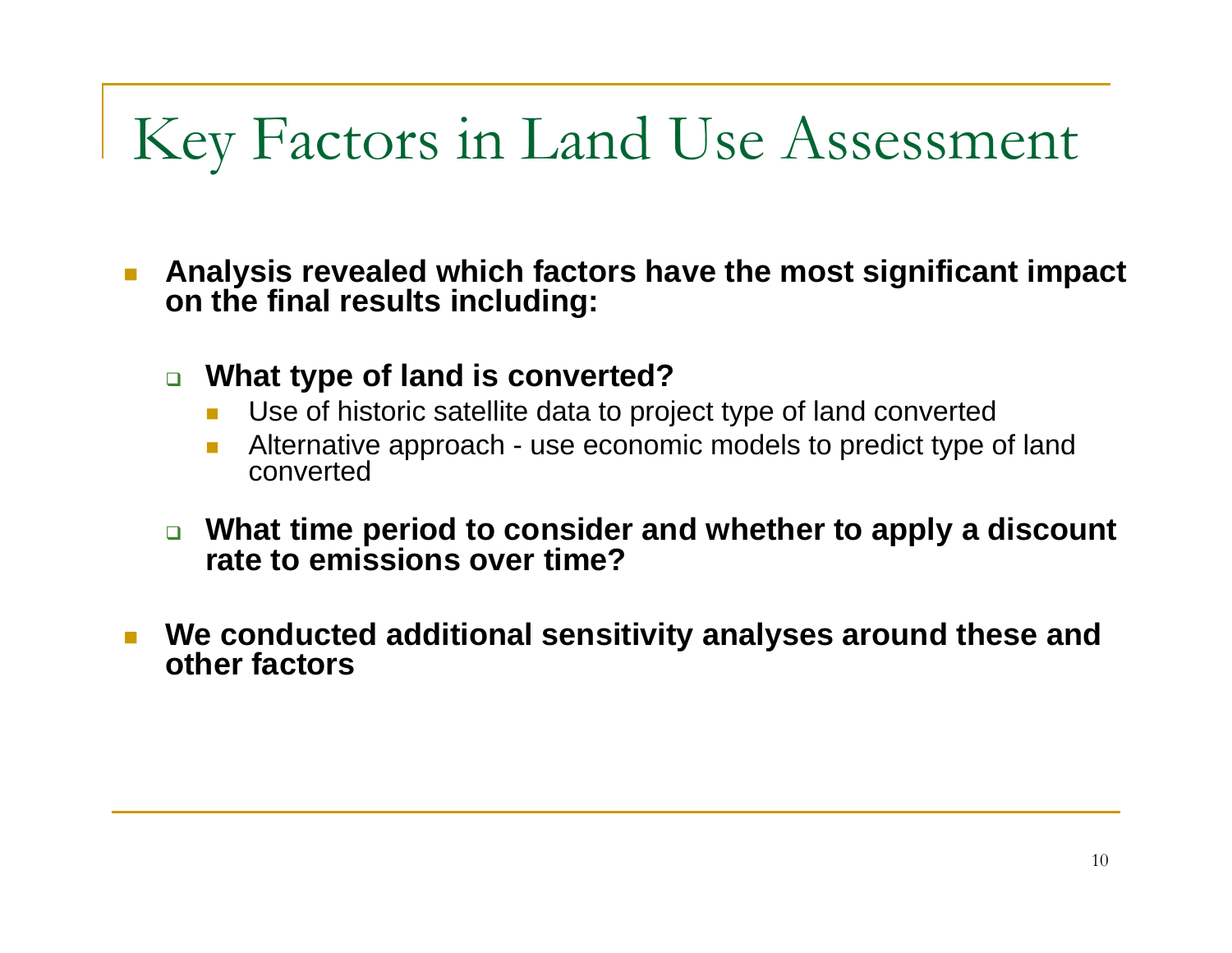## Presentation of LCA Results in NPRM

- П **Thorough description of our new methodology and results**
- **Acknowledges uncertainty, particularly for land-use change impacts** П
- **Presents the results, along with various sensitivity runs**  $\mathcal{C}^{\mathcal{A}}$ 
	- $\Box$ Corn ethanol assessments for different volumes, different years
	- $\Box$  Different assumptions for land use impacts
		- L. Bracketing pasture replacement (zero to 100%)
		- L. Type of land converted (assume 100% grassland)
	- $\Box$ Impact of foregone sequestration over time

### **Likewise we present several options for valuing the impacts over time**П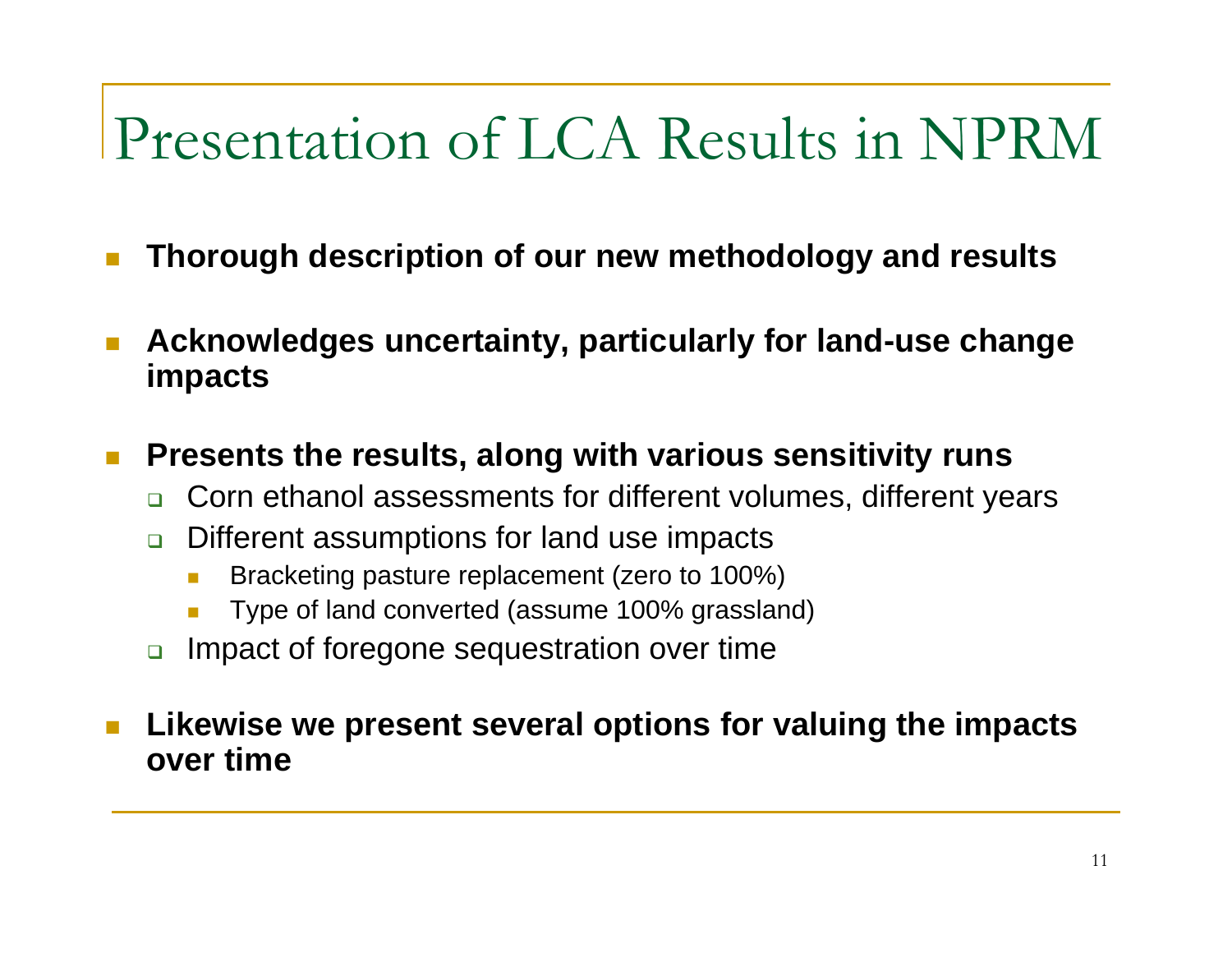### **Biofuel Lifecycle GHG Results: Different Pathways with 2% Discount Rate – 100 years (2022 Values) - Illustrative**

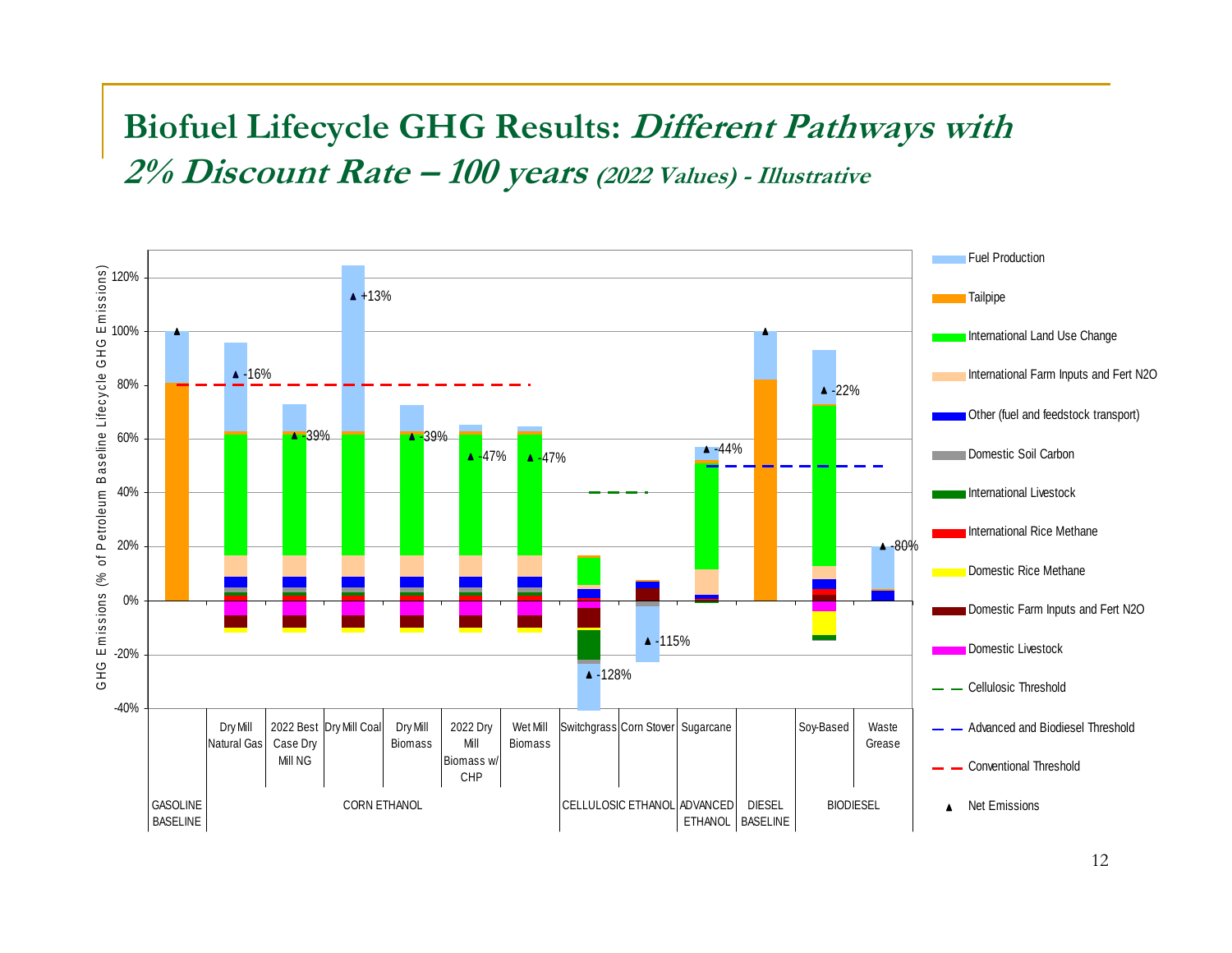### **Biofuel Lifecycle GHG Results: Different Pathways with 0% Discount Rate – 30 years (2022 Values) - Illustrative**

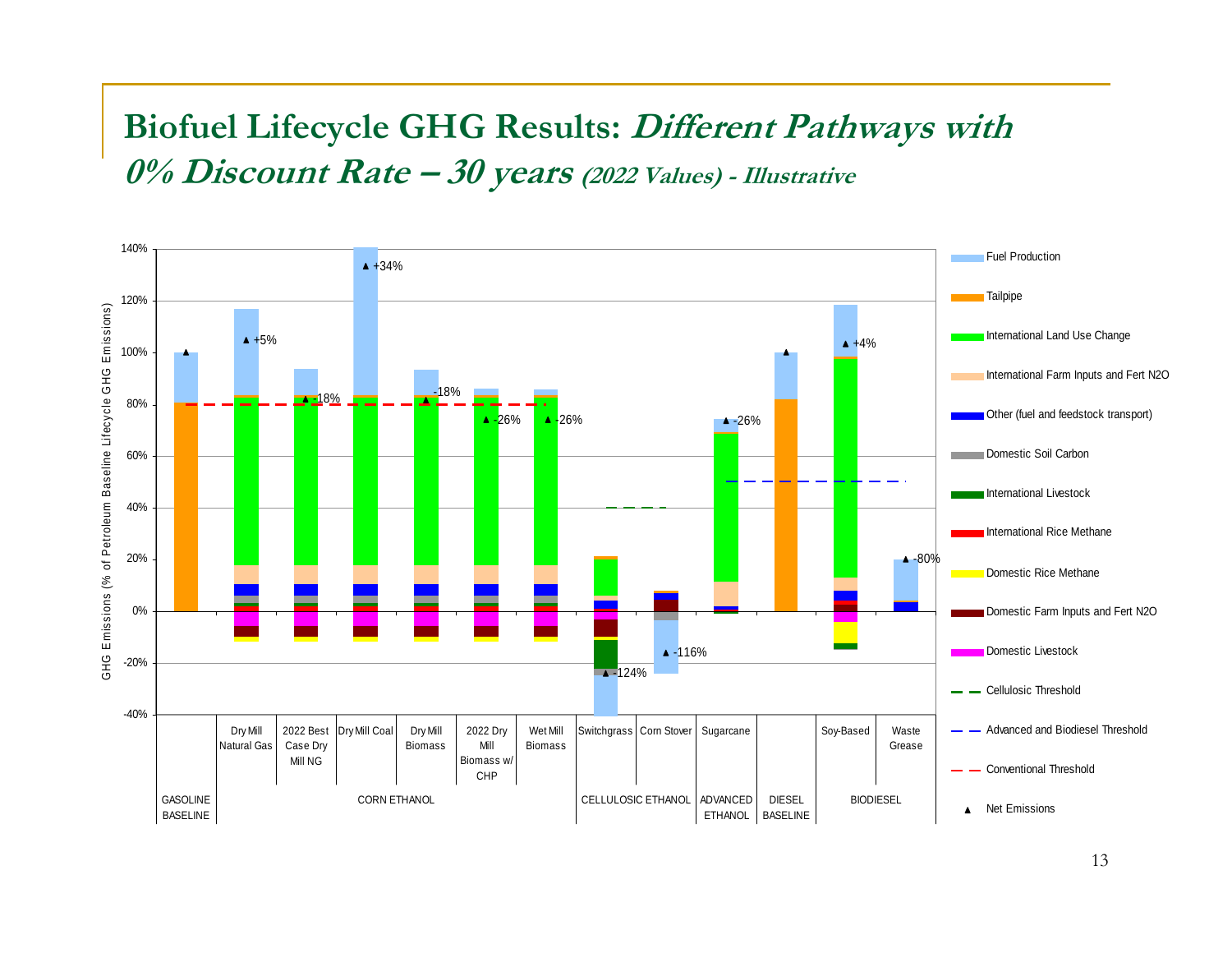## Formal Peer Review

#### × **Conducted a formal peer review of key elements of our lifecycle analysis:**

- 1. Land use modeling (use of satellite data/ land conversion GHG emission factors)
- 2. Our estimates of GHG emissions from foreign crop production
- 3. Methods to account for the variable timing of GHG emissions
- 4. How the models we've relied upon are used together to provide overall lifecycle estimates

#### **Followed OMB / EPA peer review guidelines**   $\mathcal{L}^{\mathcal{A}}$

- EPA's guidelines also incorporate OMB's government-wide peer review bulletin
- **In accordance with this guidance, we used an independent, third-party contractor to conduct an external peer review**  $\mathcal{L}^{\mathcal{A}}$ 
	- $\Box$  Contractor identifies list of expert reviewers, checking for possible conflict of interest
	- $\Box$  Also conducts meetings, teleconferences, etc, in order to clarify technical components of the product and develops the peer review record

### **The peer review record is be available to the public, including:**

- $\Box$ Materials provided to the peer reviewers
- $\Box$ List of names and affiliations of the peer reviewers
- $\Box$  Summary of comments, as well as comments attributable to individual reviewers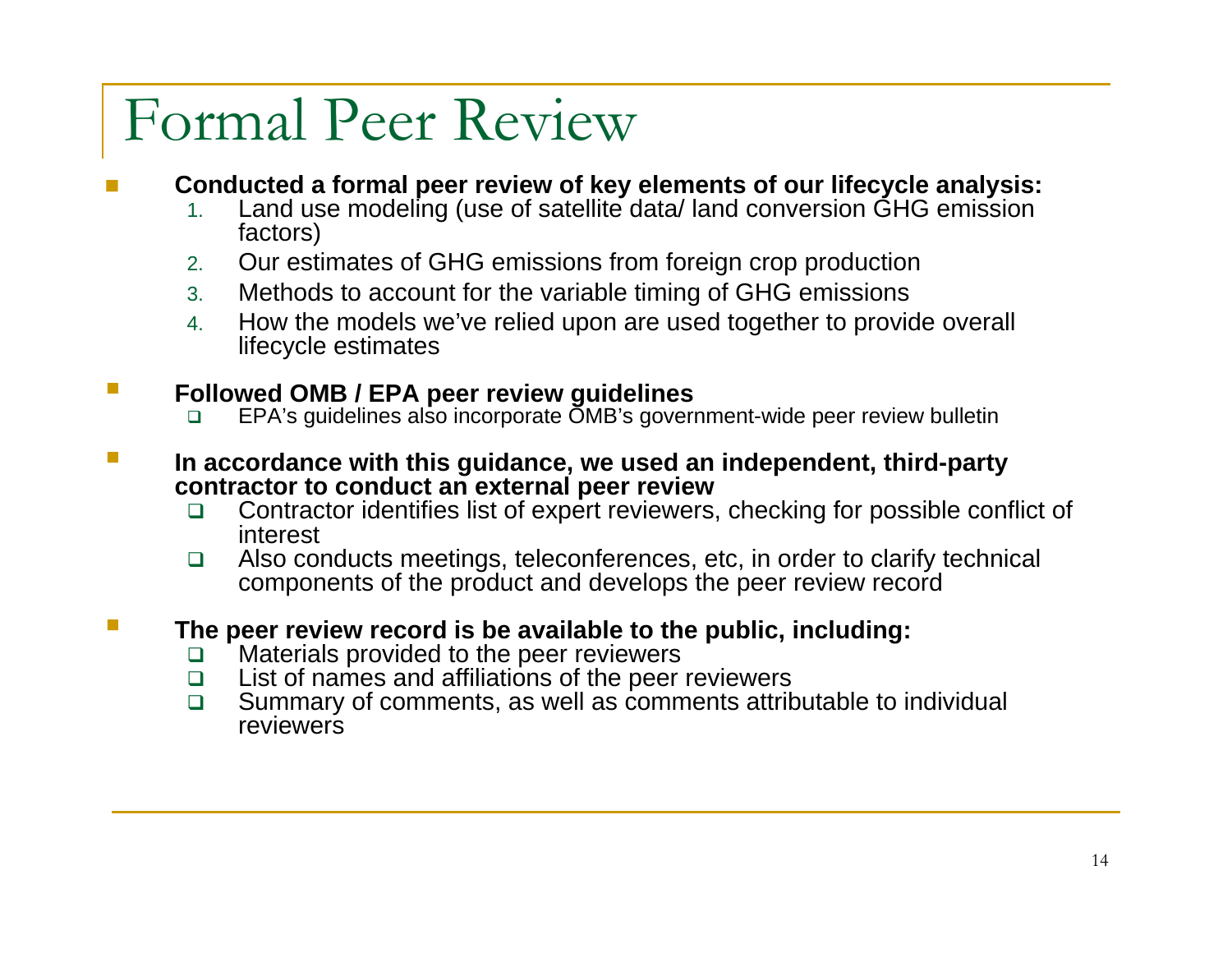## Peer Review Process

- × The reviews were conducted following OMB and EPA's peer review guidance
- In accordance with this guidance, EPA used independent, third-party contractors to conduct an external peer review: **I** 
	- $\Box$  Contractor identifies list of expert reviewers, checking for possible conflict of interest. EPA provides contractor description of expertise required and examples of experts that fit the expertise needed for each review.
	- □ Over 80 experts were considered as potential reviewers including 8 from Senator Lugar's office.
	- □ EPA developed charge questions for each review (circulated to OSTP and OMB prior to commencement of peer review) which guides the review process.
	- $\Box$ Contractor develops the peer review record.
	- $\Box$  Peer reviewers work independently and are not asked to reach a consensus decision.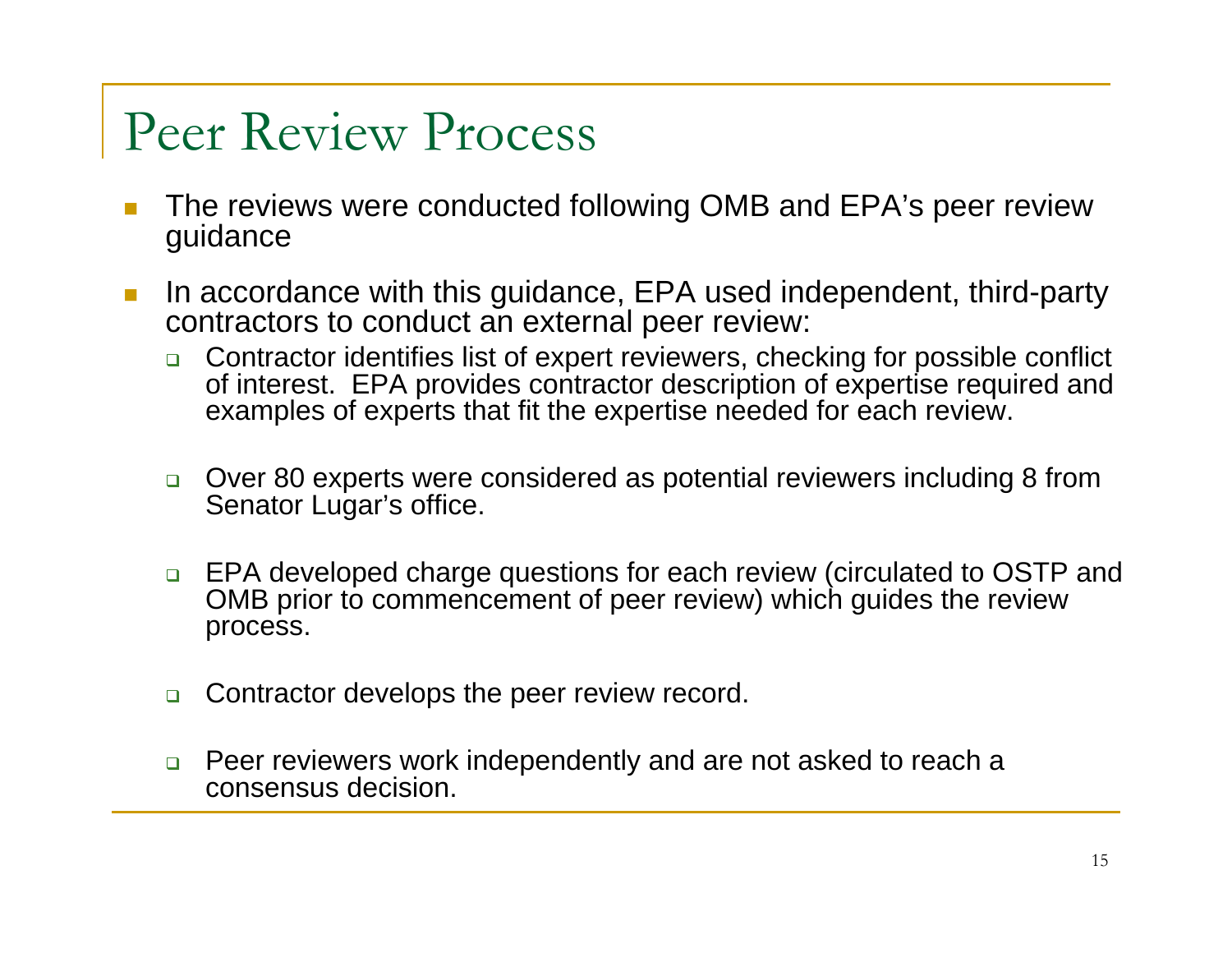## Topics Reviewed

#### П **Peer Review #1 – Satellite Imagery and Land Use Change Emissions Factors**

- $\Box$  Is it scientifically justifiable to use remote sensing data in conjunction with projected land use change from agricultural sector models to estimate indirect land use change emissions associated with biofuel production?
- $\Box$  Given the goals of this analysis, was the most scientifically justifiable remote sensing data set selected?
- $\Box$  Were emissions factors estimated using the best available data sources given the geographical scale and scope of the study?

#### **Peer Review #2 – Accounting for GHG Emissions Over Time** m.

- $\Box$ What are scientifically justifiable project and impact time frames to consider for this analysis?
- $\Box$ What is the most scientifically justifiable discount rate (including the possibility of a zero discount rate) for this lifecycle analysis?

### **Peer Review #3 – International Agricultural GHG Emissions I**

- $\Box$  What is the best way for EPA to deal with the limitations of the data, especially those data elements to which the results are most sensitive?
- $\Box$  What other factors should EPA take into account when projecting future agricultural production?

#### **Peer Review #4 – Model Linkages** m.

- $\Box$ Are appropriate models being used to represent the different aspects of the fuels lifecycle?
- $\Box$  What are the possibilities for inaccurately estimating, prices, land use changes, GHG emissions, and other related impacts under this approach?
- $\Box$  What models or tools are available to capture petroleum sector indirect impacts (e.g., changes in fuels markets and use based on price changes in petroleum due to biofuel use)?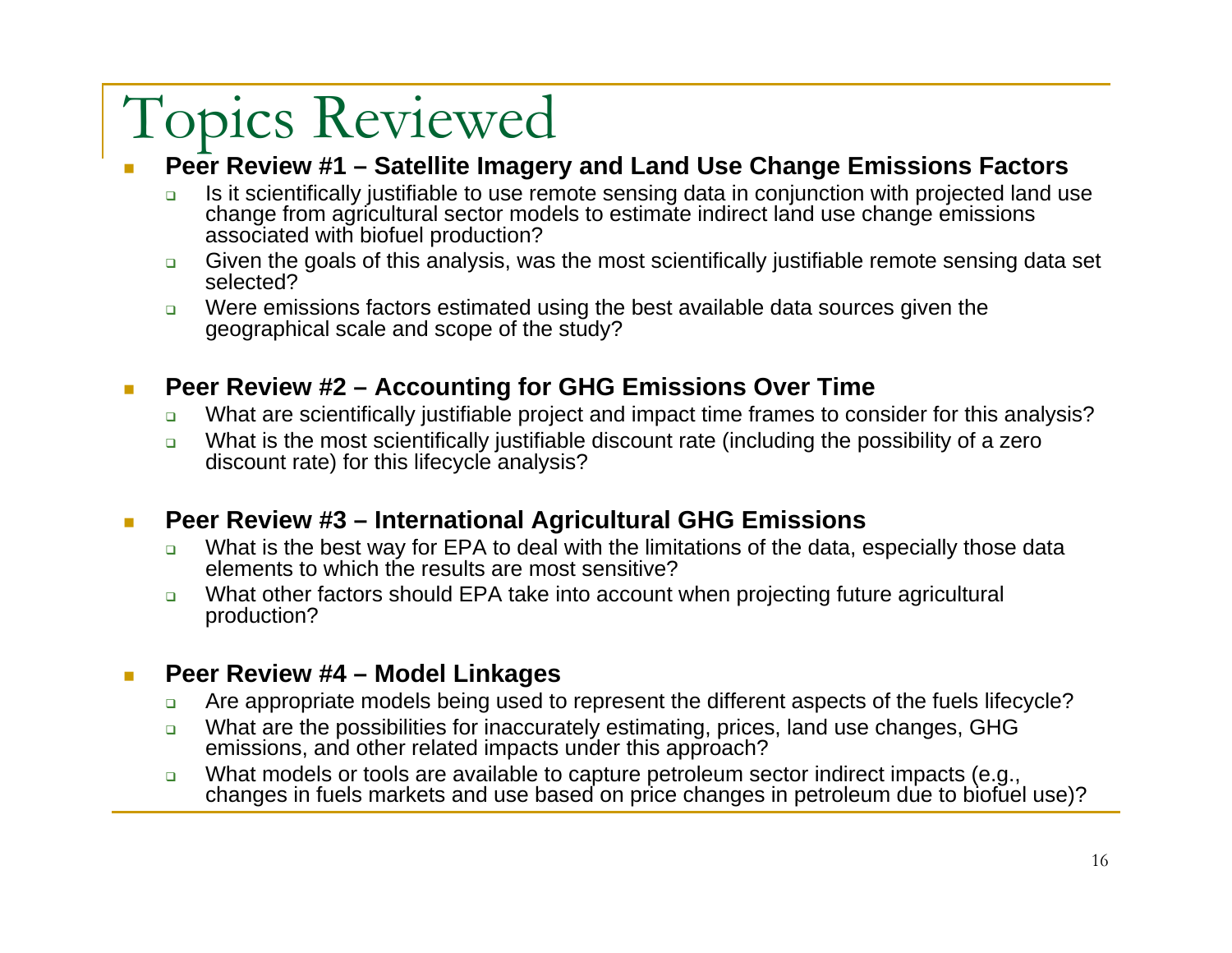## Recent Release

- Availability of Peer Review Record Announced August 7  $\Box$ FRN Published August 17th
- Materials available on EPA website and in EPA docket L.
- Peer review record includes: L.
	- ria<br>Ma Materials provided to the peer reviewers
	- The procedure and criteria used to select reviewers
	- Π List of names, affiliations, and professional resumes of the peer reviewers
	- $\mathcal{L}^{\mathcal{L}}$  Contractor summaries of comments, as well as original comments attributable to individual reviewers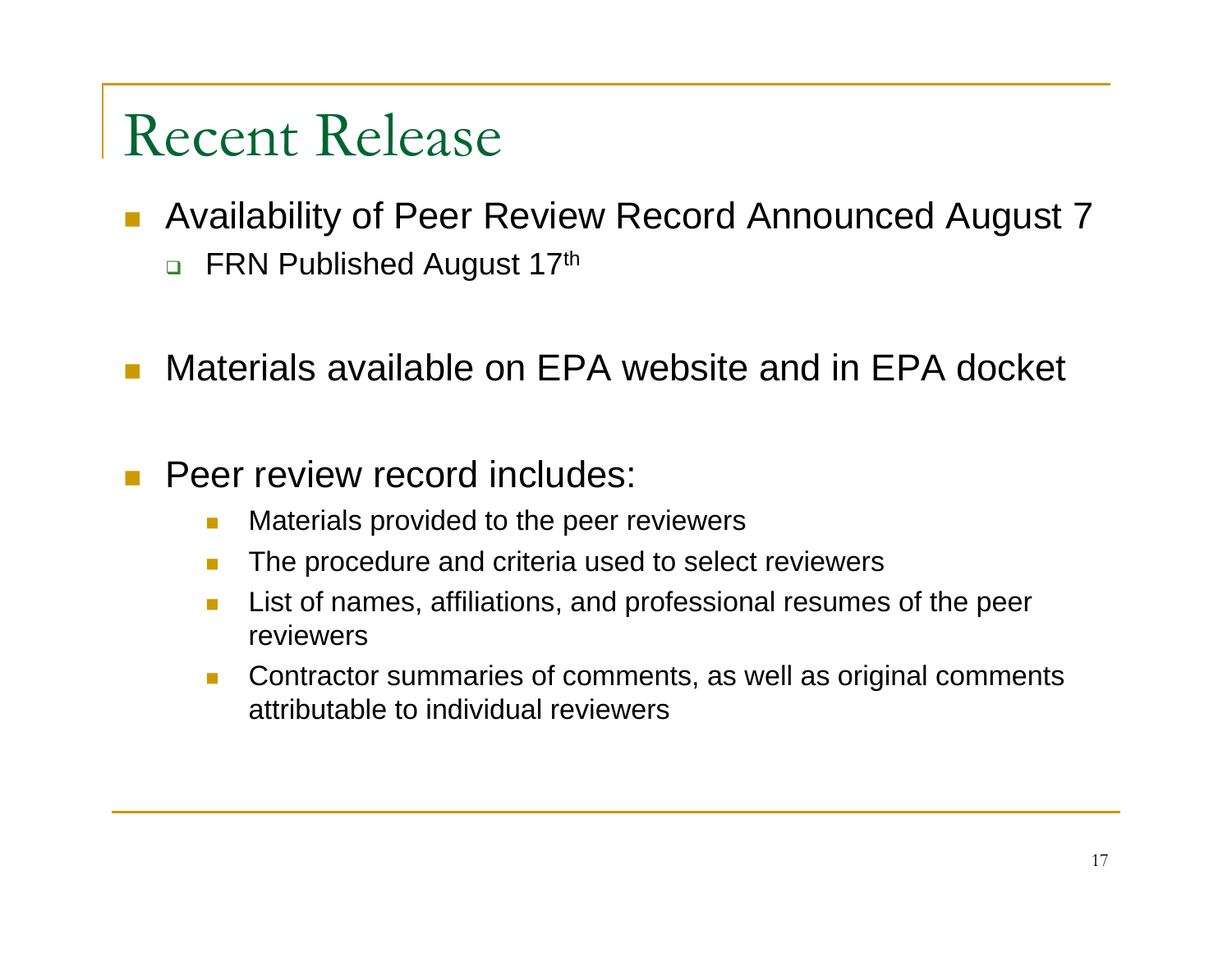## Selected Peer Reviewers

| <b>Name</b>          | <b>Title, Institution</b>                                                                          |  |  |  |  |
|----------------------|----------------------------------------------------------------------------------------------------|--|--|--|--|
| Dr. Holly Gibbs      | Research Fellow, The Woods Hole Institute, Stanford University                                     |  |  |  |  |
| Dr. Rattan Lal       | Professor of Soil Science, Director Carbon Mgmt. and Sequestration Center, Ohio State Univ.        |  |  |  |  |
| Dr. Jason Tullis     | Asst. Professor, University of Arkansas                                                            |  |  |  |  |
| Dr. Brian Wardlow    | Asst. Professor, Univ. of Nebraska                                                                 |  |  |  |  |
| Dr. R.A. Houghton    | Senior Scientist, Woods Hole Research Center                                                       |  |  |  |  |
| Dr. Joseph Fargione  | Regional Science Director for the Central U.S. Region, The Nature Conservancy                      |  |  |  |  |
| Mr. Ralph Heimlich   | Principal, Agricultural Conservation Economics (ACE)                                               |  |  |  |  |
| Dr. Liz Marshall     | Senior Economist, World Resource Institute                                                         |  |  |  |  |
| Dr. Kenneth Richards | Indiana University, Assoc. Dir. Lugar Center for Renewable Energy                                  |  |  |  |  |
| Dr. Jeremy Martin    | Senior Scientist, Union of Concerned Scientists                                                    |  |  |  |  |
| Dr. Ken Cassman      | Professor, Agronomy & Horticulture, University of Nebraska–Lincoln                                 |  |  |  |  |
| Dr. Arvin R. Mosier  | <b>Private Consultant</b>                                                                          |  |  |  |  |
| Dr. John R. Freney   | Honorary Research Fellow, CSIRO, Div. of Plant Industry, Canberra, Australia                       |  |  |  |  |
| Dr. Beth Boyer       | Associate Professor Water Resource, Penn State University, Agricultural Sciences                   |  |  |  |  |
| Dr. Martin Banse     | Senior Agricultural Economist, Agricultural Economics Research Institute, The Hague                |  |  |  |  |
| Mr. Tim Searchinger  | Visiting Research Scholar and Lecturer in Public and International Affairs, Princeton University   |  |  |  |  |
| Mr. John Sheehan     | Program Coordinator, Biofuels Sustainability, University of Minnesota Institute on the Environment |  |  |  |  |
| Dr. Michael Wang     | Section Leader, Argonne National Laboratory                                                        |  |  |  |  |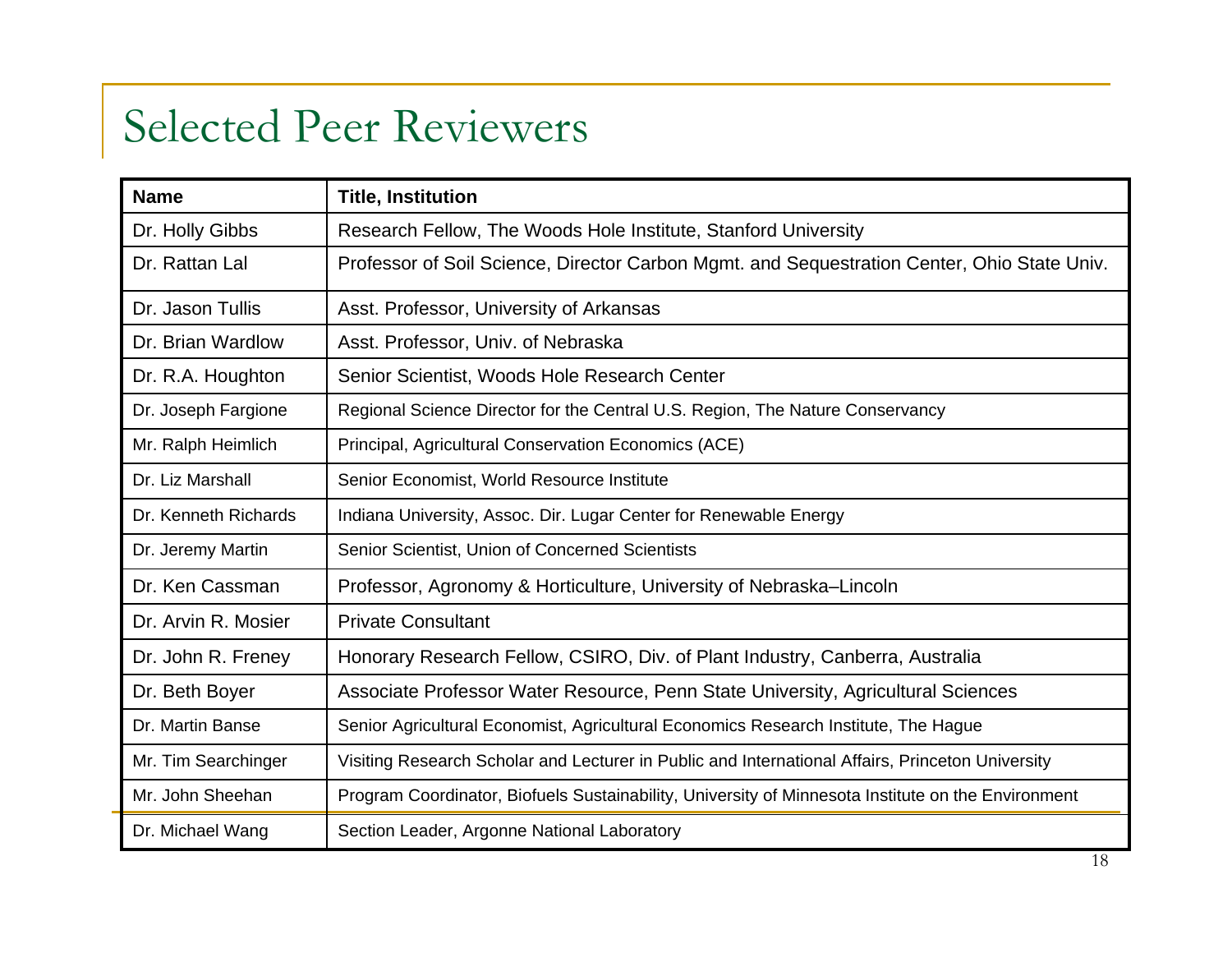## Other Key Provisions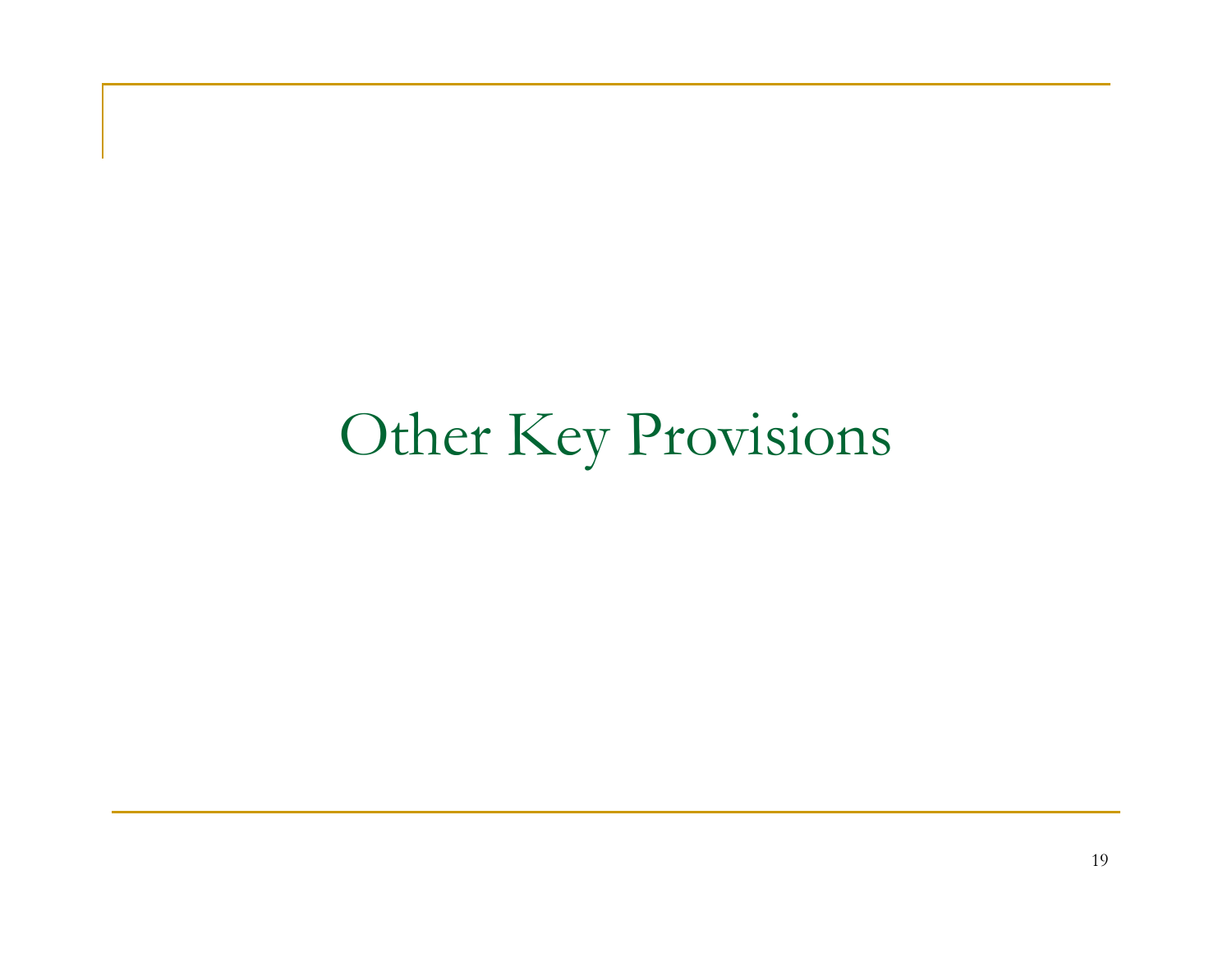# Grandfathering

- **All biofuel facilities that "commenced construction" prior to EISA ar e grandfathered**
	- $\Box$ They are not required to meet the minimum 20% GHG threshold
	- $\Box$ Does not apply to other thresholds
- **We seek comment on a range of options based on input from stakeholders**T.
	- $\Box$ Protective of pre-EISA investments
	- $\Box$ Level playing field for future investments
	- $\Box$ Practical implementation (avoid NSR-like issues)

### **Main proposal is to grandfather a baseline volume for each facility**  $\mathcal{C}^{\mathcal{A}}$

- $\Box$ Baseline volume would be grandfathered forever
- $\Box$ Expansions would be tracked like new facilities

### **We expect at least 15 bill gal will be grandfathered** T.

- $\Box$ All current corn-ethanol production volume
- $\Box$ All current biodiesel production volume
- $\Box$ All current sugarcane ethanol production volume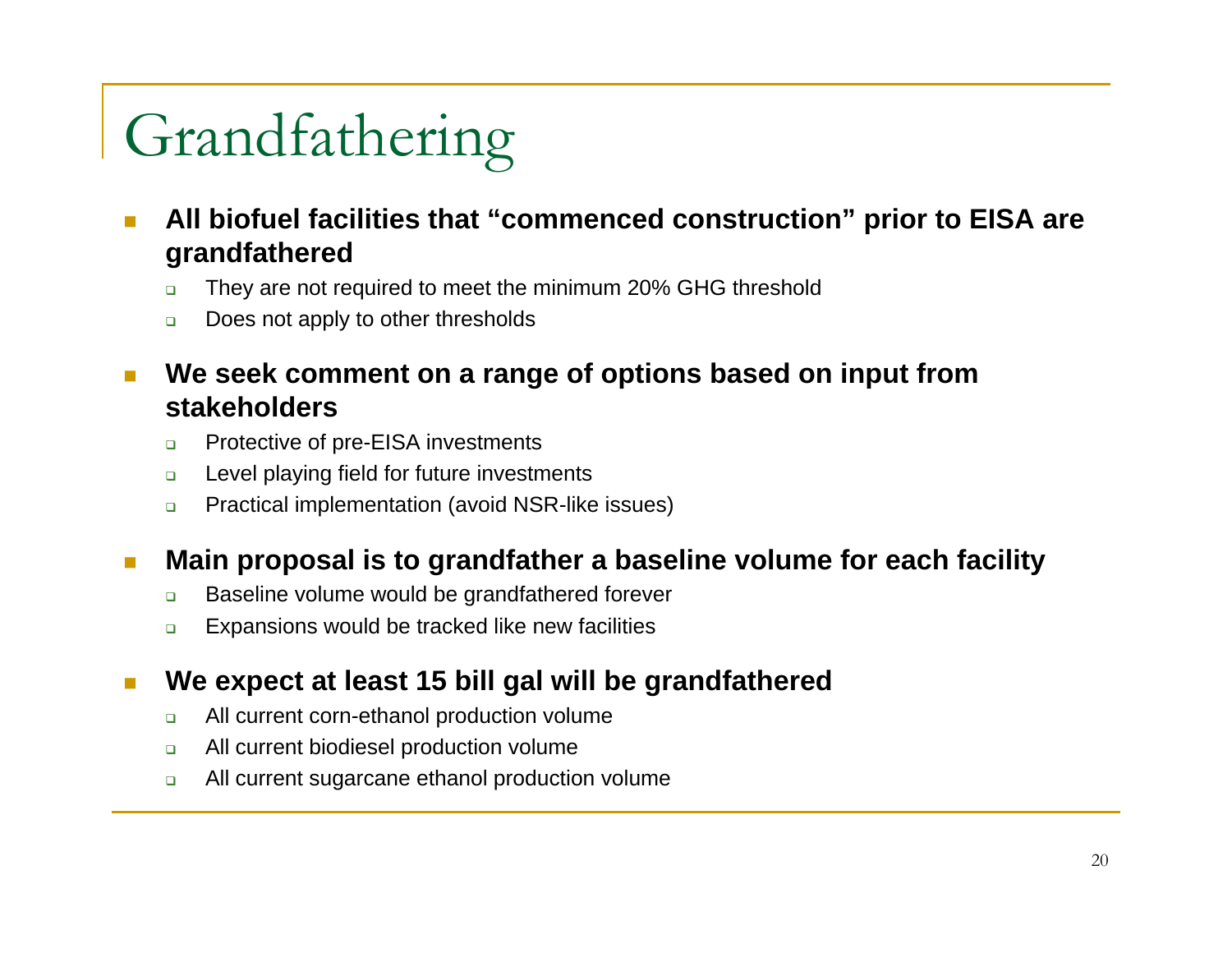## Renewable Biomass Provision

- $\overline{\phantom{a}}$  **EISA restricts the types of renewable fuel feedstocks and land that feedstocks can come from. For example:**
	- $\Box$  Agricultural land must have been cleared or cultivated prior to Dec 19, 2007 and actively managed or fallow, and non-forested
	- Woody biomass from federal land is not allowed, except from wildfire areas
- **EISA language does not prohibit a "shell game" in which food crops are moved to new ag land while existing ag land is used for fuel feedstocks**  $\mathcal{L}^{\mathcal{L}}$
- **Requires new tracking of feedstocks from point of production to renewable fuel producers**   $\mathbb{R}^3$ 
	- ❏ Applies to both domestic and foreign producers
- **We are proposing that renewable fuel producers would be required to maintain records to support their decision to generate or not to generate RINs for a given batch of renewable fuel**  $\mathbb{R}^3$ 
	- $\Box$  Renewable fuel producers would be expected to work out a system with their feedstock supplier(s) to ensure they generate RINs only for fuel produced from feedstock that meets the definition of "renewable biomass
	- $\Box$  The practical implication is that producers would establish tracking systems up through their supply chain
	- $\Box$  Other options include relying on third-party verification and use of satellite imagery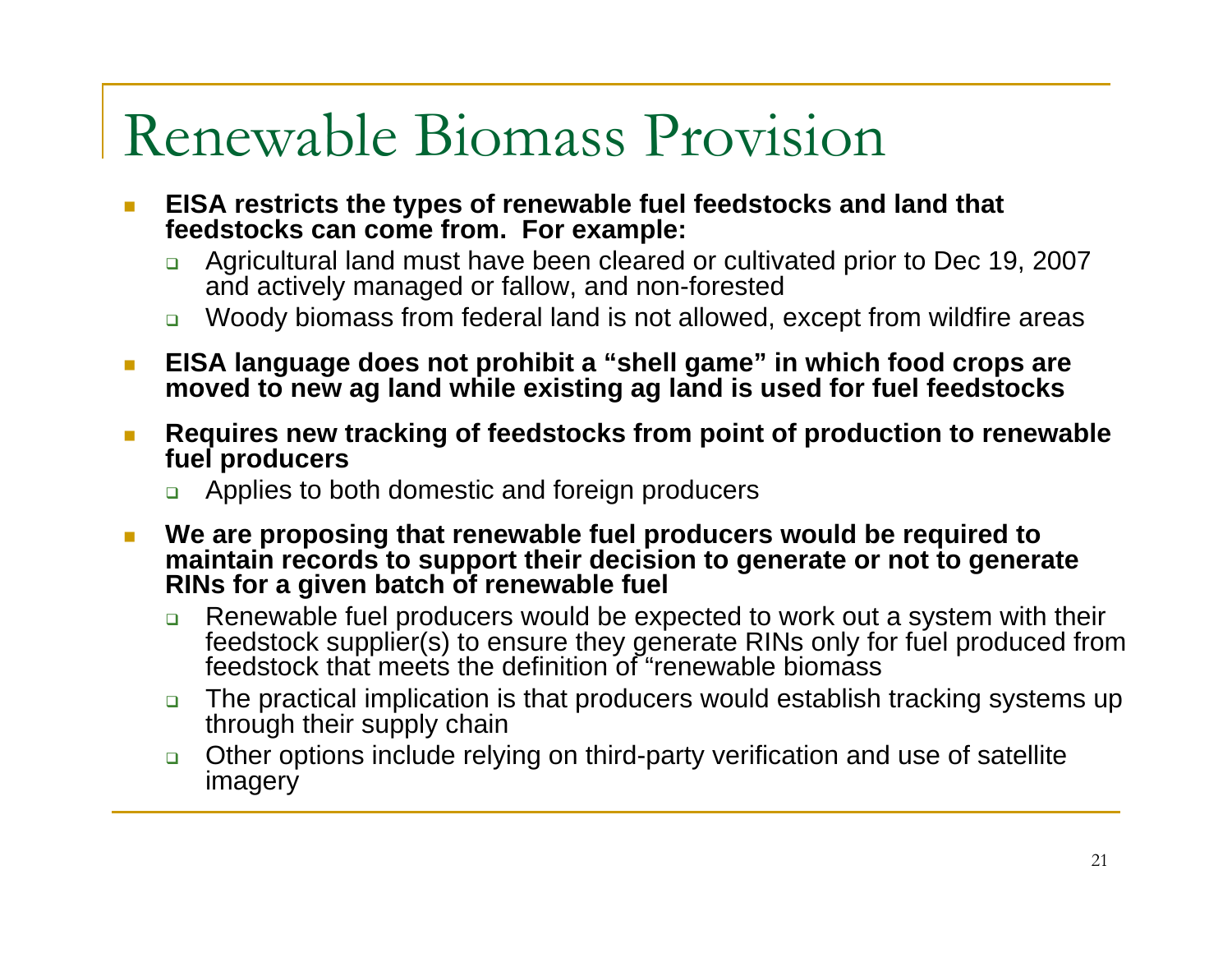## Waivers for Cellulosic Biofuel

- T. **Irrespective of the volumes of cellulosic biofuel required in EISA, EPA is required to determine the standard for the following year based on projections of production**
	- $\Box$ We "may" reduce the advanced biofuel and total renewable fuel standards accordingly
- **We are proposing annual Production Outlook Reports for all renewable fuels through which renewable fuel producers will give us their expansion and new construction plans**
	- $\Box$  We expect to conduct a notice-and-comment rulemaking each year for setting the standards using information from the Production Outlook Reports
	- $\Box$  For 2010 we are proposing that the full 0.1 bill gal requirement from EISA be used as the basis for the standard
- **If the projected volume is less than the EISA volume, we must make cellulosic biofuel credits available up to the level of the standard set for that year**  $\mathbb{R}^3$ 
	- $\Box$  Price is set by EISA as greater of 25¢ or \$3 - wholesale price of gasoline, adjusted for inflation
	- $\Box$  We are proposing that credits ("allowances") only be made available to obligated parties at the time of their compliance demonstration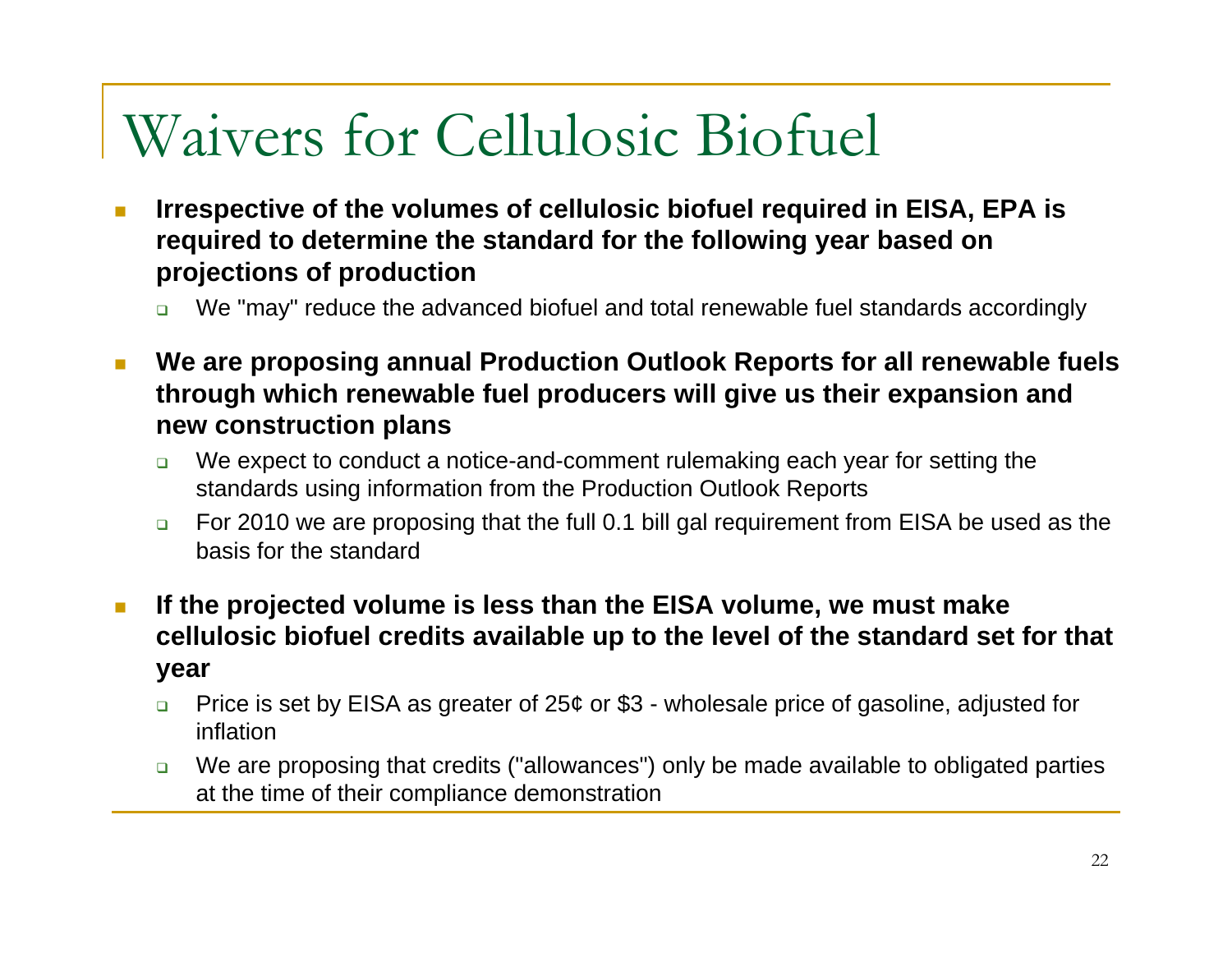## RFS2 Impacts Summary

**(Assumes full implementation in 2022)**

### $\mathbb{R}^n$ **GHG Emissions from Transportation**

- $\Box$ Reductions of 6.8 billion tons of CO2 equivalent (or approximately 160 million tons per year)
- $\Box$ Reductions equivalent to taking about 24 million vehicles off the road.

### **Impacts on Overall Petroleum Consumption in 2022** m.

- $\Box$  36 billion gallons of renewable fuel will increase renewable fuel usage by approximately 22 billion gallons over 2022 base volume scenario
- $\Box$ This will displace about 15 billion gallons of petroleum-based gasoline and diesel fuel.
- $\Box$  This represents about 11% of annual gasoline and diesel consumption with most reductions coming from reduced imports of petroleum.

### **Fuel Cost Impacts (Nationwide Average based on low and high crude costs)** m.

- $\Box$ Gasoline costs would increase by about 2.7 and 10.9 cents per gallon by 2022.
- $\Box$  Diesel fuel costs could experience a small cost reduction of 0.1 cents per gallon, or increase by about 1.2 cent per gallon
- $\Box$ Increases in gasoline and diesel fuel costs are equivalent to \$4 billion to \$18 billion in 2022

### **Energy Security I**

- $\Box$ Estimate, the total energy security benefits associated with a reduction of U.S. imported oil is \$12.38/barrel.
- $\Box$ Based upon the \$12.38/barrel figure, total energy security benefits associated with this proposal were calculated at \$3.7 billion